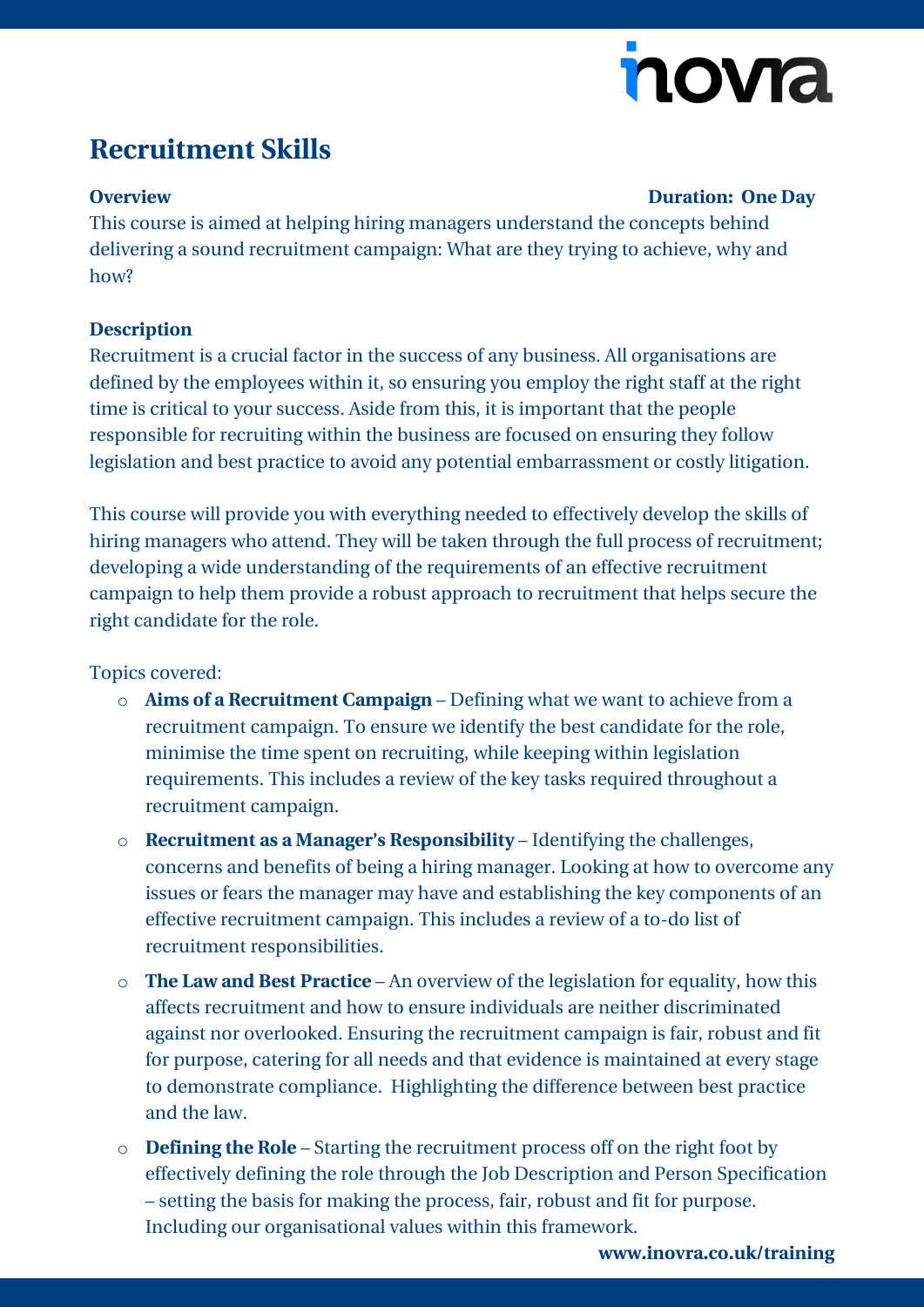# novia

- o **A Brief History of Interviewing** A review of how recruitment has progressed. Looking at; Recruiting for the 'right fit', Competency Based Recruiting and Value Based Interviewing. Exploring the benefits and pitfalls of each and how to ensure we use the right approach.
- o **Making Improvements Without Increasing Workload** Including value related behaviours in the person specification that helps ease the recruitment process and helps improve your ability to select the person with that best suits the role.
- o **Advertising – Attracting Candidates** Creating a good job advert that is tailored to the role and the target audience. Being able to sell the role while being honest and fair.
- o **Assessment and Selection** Establishing the importance of this part of the process while identifying the best type of assessment methods for different roles. Highlighting the importance of gathering evidence throughout assessments.
- o **Telephone Interview** Identifying the benefits of telephone interviews, when to use them and how best to approach the task. Includes a telephone interview template.
- o **The Interview** Determining what you want to get out of an interview. Includes the key components below.
- o **Interview Preparation** The main elements to cover before running an interview
- o **The WASP Technique** A clear interview structure, explained in detail
- o **The key elements of an interview –** Explaining the Role, Work History etc.
- o **Interview Questions** An understanding of the general questions you should ask, moving on to structured Competency-based questions that focus on Behavioural and Situational questions. Exploring these with an in-depth activity.
- o **Selling the Opportunity and the Organisation** Developing an approach to appealing to the candidate and showing the organisation in a good light. Making the candidate want to work for you.
- o **Closing Questions and Parting** Asking vital questions that will determine the dealbreakers for the candidate and ensure both you and the candidate leave the interview knowing all the facts.
- o **Capturing the Evidence** Ensuring you have delivered a fair and effective interview by gathering relevant data and including this in your interview notes.
- o **Getting the Most Out of an Interview** An activity that provides participants with the opportunity to test their ability to identify key data from an interview and assess a candidate's suitability for the role, establishing any discrepancies, contradictions, or issues during interviews with candidates.